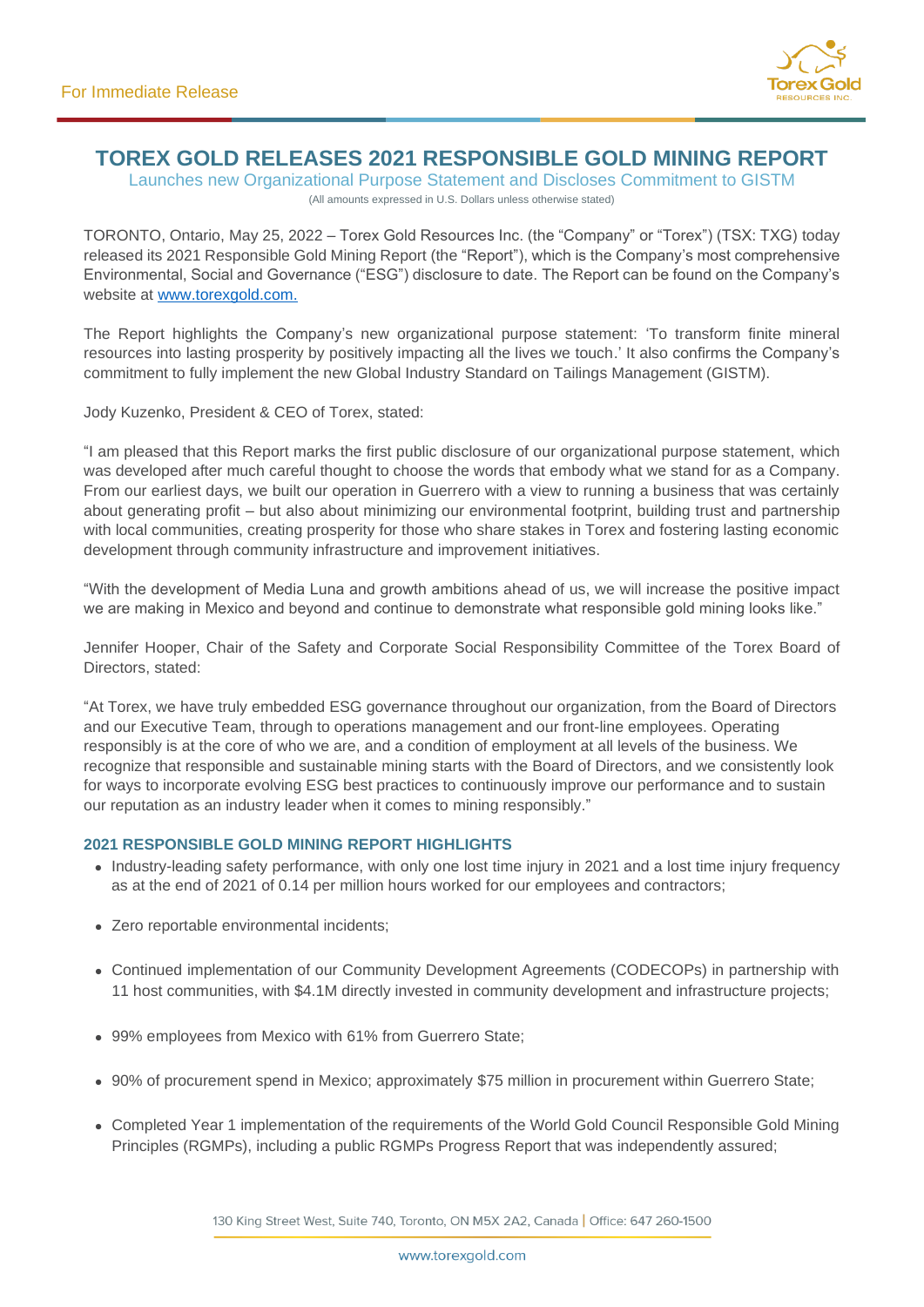- Became a signatory to the International Cyanide Management Code (ICMC), and formally adopted the Global Industry Standard on Tailings Management (GISTM);
- Received the ESR® 2022 Distinction from the Mexican Center for Philanthropy (CEMEFI) and the Alliance for Corporate Social Responsibility in Mexico (AliaRSE) for the fourth consecutive year, for our public and voluntary commitment to implement socially responsible management at our operations in Mexico;
- Recognized by major Canadian and international media for our ESG performance, including receipt of the 2021 Mining Magazine Safety Award for safety excellence, and selection as an honouree on the Globe and Mail "Women Lead Here" list in recognition of the high proportion of women on our executive team;
- Improved significantly on scoring from key ESG ratings agencies from 2020 to 2021 due to ongoing improvements on disclosure, including ISS, MSCI, Sustainalytics, Refinitiv and S&P Global as well as improvement on our 2021 CDP Climate Change Questionnaire.

The Company's 2021 Responsible Gold Mining Report was prepared in accordance with the Global Reporting Initiative ("GRI") Standards (Core option) and the Sustainability Accounting Standards Board ("SASB") Metals and Mining Sustainability Accounting Standard. It also includes energy and climate-related data aligned with the Phase 1 recommendations of the Task Force on Climate-related Financial Disclosures (TCFD).

#### **ABOUT TOREX GOLD RESOURCES INC.**

Torex is an intermediate gold producer based in Canada, engaged in the exploration, development, and operation of its 100% owned Morelos Property, an area of 29,000 hectares in the highly prospective Guerrero Gold Belt located 180 kilometres southwest of Mexico City. The Company's principal asset is the Morelos Complex, which includes the El Limón Guajes ("ELG") Mining Complex, Media Luna Project, processing plant and related infrastructure. Commercial production from the Morelos Complex commenced on April 1, 2016 and an updated Technical Report for the Morelos Complex was released in March 2022. Torex's key strategic objectives are to extend and optimize production from the ELG Mining Complex, de-risk and advance Media Luna to commercial production, build on ESG excellence, and to grow through ongoing exploration across the entire Morelos Property.

## **FOR FURTHER INFORMATION, PLEASE CONTACT:**

## TOREX GOLD RESOURCES INC.

**Jody Kuzenko Dan Rollins** Direct: (647) 725-9982 Direct: (647) 260-1503 jody.kuzenko@torexgold.com dan.rollins@torexgold.com

President and CEO Vice President, Corporate Development & Investor Relations

#### **CAUTIONARY NOTE REGARDING FORWARD LOOKING INFORMATION**

This press release contains "forward-looking statements" and "forward-looking information" within the meaning of applicable Canadian securities legislation. Forward-looking information includes, but is not limited to, the purpose statement to transform finite mineral resources into lasting prosperity by positively impacting all the lives we touch; the Company's commitment to fully implement the new GISTM; and the key strategic objectives to extend and optimize production from the ELG Mining Complex, de-risk and advance Media Luna to commercial production, build on ESG excellence, and to grow through ongoing exploration across the entire Morelos Property. Generally, forwardlooking information can be identified by the use of forward-looking terminology such as "expects", "strategy" or variations of such words and phrases or statements that certain actions, events or results "will", or "is expected to" occur. Forward-looking information is subject to known and unknown risks, uncertainties and other factors that may cause the actual results, level of activity, performance or achievements of the Company to be materially different from those expressed or implied by such forward-looking information, including, without limitation, risks and uncertainties associated with: skarn deposits, ability to obtain the timely supply of services, equipment and materials for the operation of the ELG Mine Complex and the design, development and construction of the Media Luna Project; the regulatory process and actions; ability to finance the Media Luna Project on reasonable terms, and those risk factors identified in the technical report ("Technical Report") titled ELG Mine Complex Life of Mine Plan and Media Luna Feasibility Study, with an effective date of March 16, 2022, and a filing date of